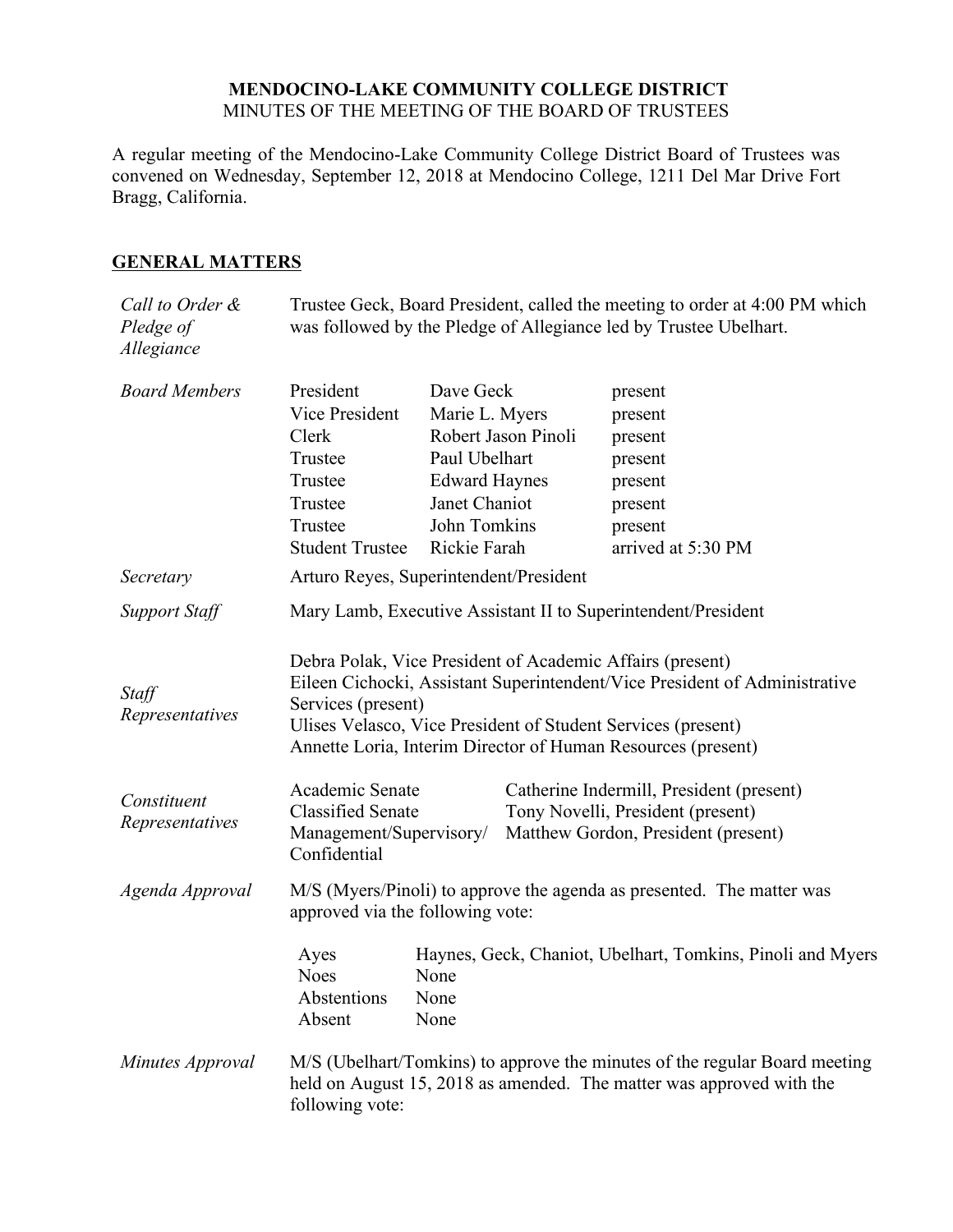| Ayes        | Haynes, Geck, Chaniot, Tomkins, Pinoli, Ubelhart, and |
|-------------|-------------------------------------------------------|
|             | Myers                                                 |
| <b>Noes</b> | None                                                  |
| Abstentions | None                                                  |
| Absent      | None                                                  |
|             |                                                       |

There were no comments made by the public at this time.

*Public Comments on Closed Session Items*

*Report of Action Taken in Closed* 

*Session*

#### **CLOSED SESSION**

The Board adjourned to Closed Session at 4:09 PM with Board President Geck stating items 2.1, 2.2, and 2.3 will be discussed in closed session.

#### **OPEN SESSION**

The Board returned to open session at 5:30 PM with Board President Geck reporting no action taken in closed session.

*Public Hearing on the Proposed Adopted Budget – Time Certain – 5:30 PM*

Board President Geck suspended the regular meeting at 5:30 PM and opened the public hearing on the proposed Adopted Budget. With no comments made by members of the public, the public hearing was then closed at 5:31 PM.

Board President Geck resumed the regular meeting at 5:31 PM.

*Public Comments* • Barbara Rice addressed the board as a member of the Foundation and the Chairperson of the Friends of the Mendocino College Coast Center. She thanked the board for their willingness to assume the Coast Center as part of Mendocino College.

### **PRESIDENT AND ADMINISTRATION REPORT**

A written report was presented by Superintendent/President Reyes.

President Reyes added there will be a candidate information meeting held on September  $21<sup>st</sup>$  at 4:00 PM and will for be for all the candidates currently running for trustee seats. Presentations will be made by our three Vice Presidents outlining the programs and services in each of their individual areas of the college.

### **CONSENT AGENDA**

M/S (Ubelhart/Myers) Board of Trustees does hereby approve the Consent Agenda as presented. The consent agenda was approved with the following vote:

| Ayes             | Haynes, Geck, Tomkins, Ubelhart, Pinoli, Chaniot and Myers                                                                                                                                                                                                                                                          |
|------------------|---------------------------------------------------------------------------------------------------------------------------------------------------------------------------------------------------------------------------------------------------------------------------------------------------------------------|
| <b>Noes</b>      | <b>None</b>                                                                                                                                                                                                                                                                                                         |
| Abstentions None |                                                                                                                                                                                                                                                                                                                     |
| Absent           | <b>None</b>                                                                                                                                                                                                                                                                                                         |
|                  | $\mathbf{11}$ $\mathbf{12}$ $\mathbf{13}$ $\mathbf{14}$ $\mathbf{15}$ $\mathbf{16}$ $\mathbf{17}$ $\mathbf{18}$ $\mathbf{19}$ $\mathbf{19}$ $\mathbf{19}$ $\mathbf{19}$ $\mathbf{19}$ $\mathbf{19}$ $\mathbf{19}$ $\mathbf{19}$ $\mathbf{19}$ $\mathbf{19}$ $\mathbf{19}$ $\mathbf{19}$ $\mathbf{19}$ $\mathbf{19}$ |

Items with an asterisk \* were approved by one motion as the Consent Agenda.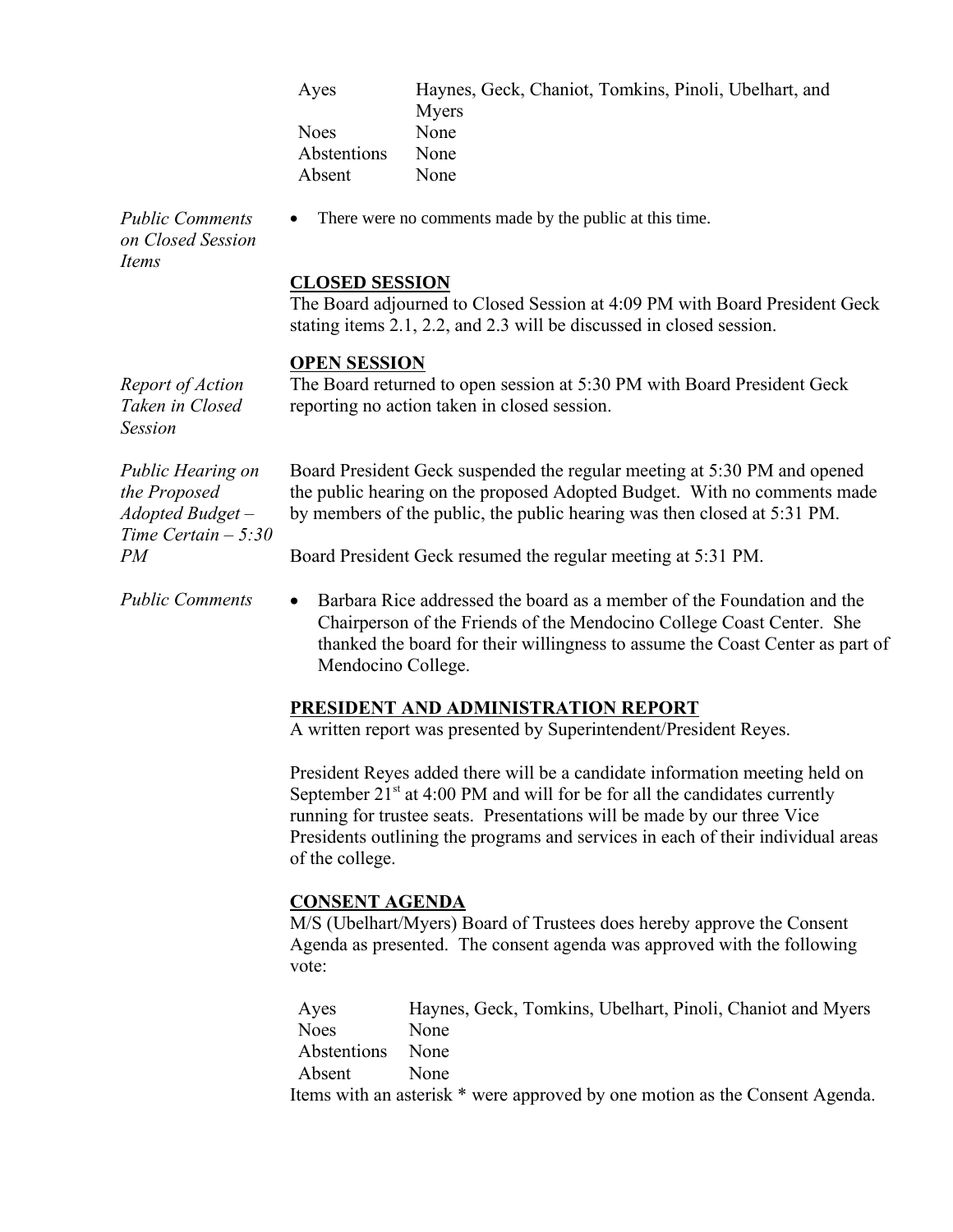# **Personnel**

| $Employment -$<br>Short-Term<br><b>Employees</b>              | *RESOLVED, That the Mendocino-Lake Community College District Board of<br>Trustees does hereby ratify the employment of the short-term employees as<br>submitted and presented at the meeting pending receipt of all necessary<br>employment eligibility requirements.                                                                                                 |
|---------------------------------------------------------------|------------------------------------------------------------------------------------------------------------------------------------------------------------------------------------------------------------------------------------------------------------------------------------------------------------------------------------------------------------------------|
| $Employment - Part-$<br>Time Faculty                          | *RESOLVED, That the Mendocino-Lake Community College District Board of<br>Trustees does hereby approve employment of the Part-Time Faculty for the Fall<br>2018 semester as submitted and presented at the meeting pending receipt of all<br>necessary employment eligibility requirements.                                                                            |
| <b>Volunteers</b>                                             | *RESOLVED, That the Mendocino-Lake Community College District Board of<br>Trustees does hereby approve the list of volunteers as submitted and presented<br>at the meeting.                                                                                                                                                                                            |
| $Employment -$<br>Classified                                  | *RESOLVED, That the Mendocino-Lake Community College District Board of<br>Trustees does hereby employ Narayan Henneberger, Automotive Lab<br>Technician effective September 13, 2018 pending receipt of all necessary<br>employment eligibility requirements.                                                                                                          |
| $Employment -$<br>Classified<br>Categorically Grant<br>Funded | *RESOLVED, That the Mendocino-Lake Community College District Board of<br>Trustees does hereby employ Griselda Madrigal Lara, HEP Outreach Specialist<br>effective September 13, 2018 pending receipt of all necessary employment<br>eligibility requirements.                                                                                                         |
| $Employment -$<br>Management/Super<br>visory/Confidential     | *RESOLVED, That the Mendocino-Lake Community College District Board of<br>Trustees does hereby employ Amanda Xu, Dean of Centers, effective October<br>$1,2018$ as presented.                                                                                                                                                                                          |
| Donations                                                     | <b>Other Items</b><br>*RESOLVED, That the Mendocino-Lake Community College District Board of<br>Trustees does hereby accept the donated item from Allysa Ravasio as<br>presented.                                                                                                                                                                                      |
| Sale of Surplus<br>Property                                   | *RESOLVED, That the Mendocino-Lake Community College District Board of<br>Trustees does hereby authorize the sale of the surplus property as listed on<br>attachment A and further authorizes staff to dispose of property with an<br>insufficient value to defray the costs of arranging a sale in a manner consistent<br>with the College's commitment to recycling. |
| 2018-19 Adopted<br><b>Budget</b>                              | <b>ACTION ITEMS</b><br>After reviewing the information presented and discussion, the board took the<br>following action:                                                                                                                                                                                                                                               |
|                                                               | M/S (Tomkins/Ubelhart) that the Mendocino-Lake Community College District<br>Board of Trustees does hereby adopt the proposed 2018-19 Adopted Budgets as<br>presented and shown on attachments A through I with the following vote:                                                                                                                                    |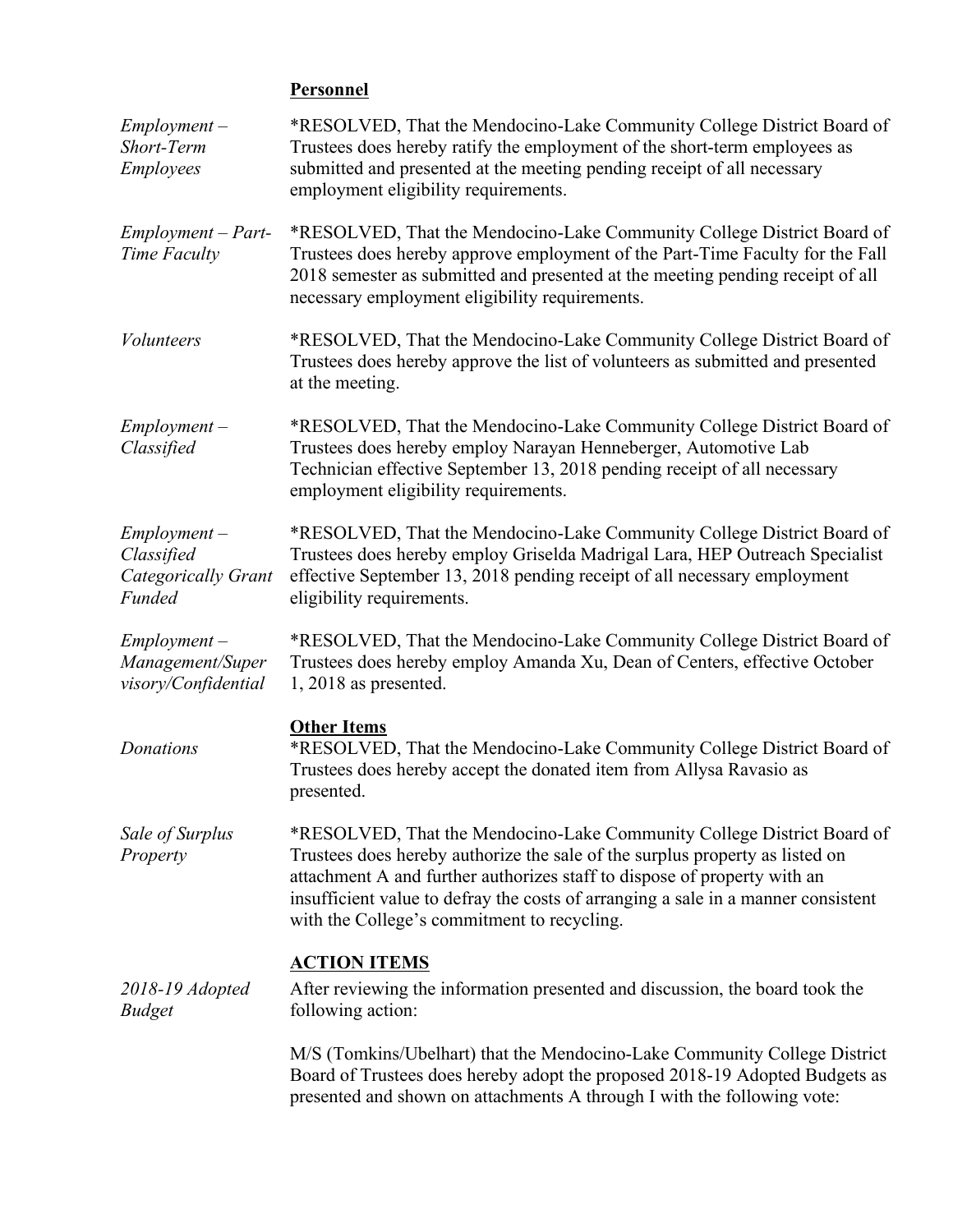| Ayes        | Haynes, Geck, Tomkins, Ubelhart, Chaniot, Pinoli and |
|-------------|------------------------------------------------------|
|             | Myers                                                |
| <b>Noes</b> | None                                                 |
| Abstentions | None                                                 |
| Absent      | None                                                 |

*Big Picture – Recent Community College News Across the State*

Vice President Polak and Dean Montes presented information on the new legal mandates currently in place. Included in the presentation was information about AB705 and the Math and English pathways to successful completion. Vice President Polak shared the feeling across the state is this is an opportunity for our students to effectively and successfully complete transfer level courses in Math and English.

Beginning with the Fall 2019 semester, a one-year pathway must be in place for both Math and English. This pathway is not only required but must also have a minimal impact to a student's financial aid and the number of units involved. Students will no longer be required to take more than one year of courses below transfer level.

Both our English and Math departments have been diligently working on their transfer level courses and looking about the various ways we can get our students into those classes.

Vice President Polak and Dean Montes also shared the previous pathways in place in both English and Math as information.

As we move forward with these mandates, we know the changes need to be data driven. There are many curriculum changes which need to be made now in order to meet the Fall 2019 timeline. Several areas of the college will be impacted by these changes with Admissions and Records and Information Technology being highly impacted due to the new placement guidelines and recommendations.

CCC Apply is being also being changed statewide so we are hoping those changes will be made in time to meet these new requirements. In addition, placement advising needs to be developed and the way we schedule our classes will need to change to incorporate these changes.

As part of the transition, we are currently in the planning stages to include a professional development opportunity for faculty during the Spring 2019 semester.

## **INFORMATIONAL REPORTS**

*Mendocino College Foundation, Inc.* A written report was submitted by Katie Fairbairn, Executive Director of the Mendocino College Foundation, Inc. as information.

> In addition, she shared information about foundation participation by coast constituents including the Fort Bragg Rotary matching program.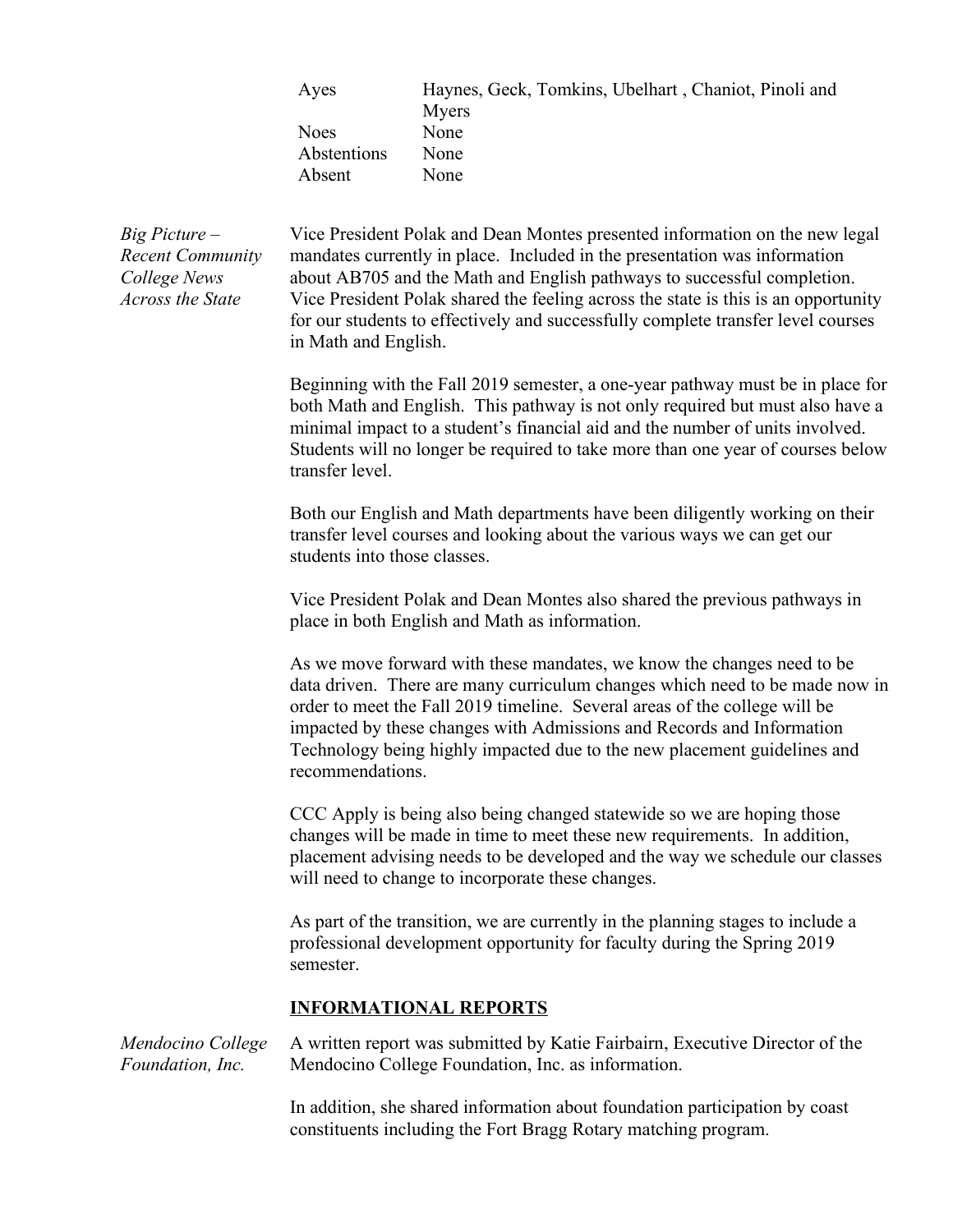| <b>Constituents Group</b><br>Reports                                   | <b>Academic Senate</b><br>A written report was submitted by Academic Senate President Catherine<br>Indermill. In addition to her written report, she shared information about their<br>recent classified staff recognition.                                                                                                                                                                                                                                                        |  |  |
|------------------------------------------------------------------------|------------------------------------------------------------------------------------------------------------------------------------------------------------------------------------------------------------------------------------------------------------------------------------------------------------------------------------------------------------------------------------------------------------------------------------------------------------------------------------|--|--|
|                                                                        | <b>Classified Senate</b><br>A written report was submitted by Classified Senate President Tony Novelli.                                                                                                                                                                                                                                                                                                                                                                            |  |  |
|                                                                        | <b>Management/Supervisory/Confidential</b><br>A written report was submitted by Management/Supervisory/Confidential<br>President Matthew Gordon.                                                                                                                                                                                                                                                                                                                                   |  |  |
| <b>Board Policy</b><br>Additions and<br>$Revisions - First$<br>Reading | Board policies #4220 and #6505 were presented for review and information.<br>Voting on these policies will take place at the October 2018 board meeting.                                                                                                                                                                                                                                                                                                                           |  |  |
| <b>Student Housing</b>                                                 | An update on the current status of student housing was provided by<br>Superintendent/President Reyes.                                                                                                                                                                                                                                                                                                                                                                              |  |  |
|                                                                        | Superintendent/Reyes added there will be a meeting on campus with<br>representatives from DCA on September 24, 2018 where the group will review<br>the actual sites for potential locations.                                                                                                                                                                                                                                                                                       |  |  |
|                                                                        | Trustee Pinoli also provided the members of the board a copy of his notes from<br>the meeting with staff members at College of the Redwoods in July.                                                                                                                                                                                                                                                                                                                               |  |  |
| Campus Climate<br>and Student<br>Engagement<br>Update                  | Superintendent/President Reyes provided an update on the work to be<br>completed as a result of the campus climate and student engagement surveys.<br>He added we are still in the planning and negotiation phase with Ruffalo Noel<br>Levitz regarding adding a few opportunities for their staff to work with college<br>constituents and students. Once a schedule for these opportunities has been<br>confirmed, the information will be shared with the members of the board. |  |  |
|                                                                        | <b>TRUSTEE COMMUNICATION</b>                                                                                                                                                                                                                                                                                                                                                                                                                                                       |  |  |
| <b>Trustee Reports</b>                                                 | Trustees commented orally on their recent college-related activities.                                                                                                                                                                                                                                                                                                                                                                                                              |  |  |
| Future Agenda<br>Items                                                 | Items discussed as future agenda items approved by the board members<br>included<br>Board study session on climate survey results – possibly after January 2019<br>٠<br>so new trustees have the opportunity to participate.                                                                                                                                                                                                                                                       |  |  |
| Adjournment                                                            | M/S (Myers/Ubelhart) RESOLVED, That the Mendocino-Lake Community<br>College District Board of Trustees does hereby adjourn the meeting at 7:06 PM.                                                                                                                                                                                                                                                                                                                                 |  |  |
|                                                                        | Haynes, Chaniot, Myers, Geck, Ubelhart, Pinoli and Tomkins<br>Ayes<br><b>Noes</b><br>None                                                                                                                                                                                                                                                                                                                                                                                          |  |  |